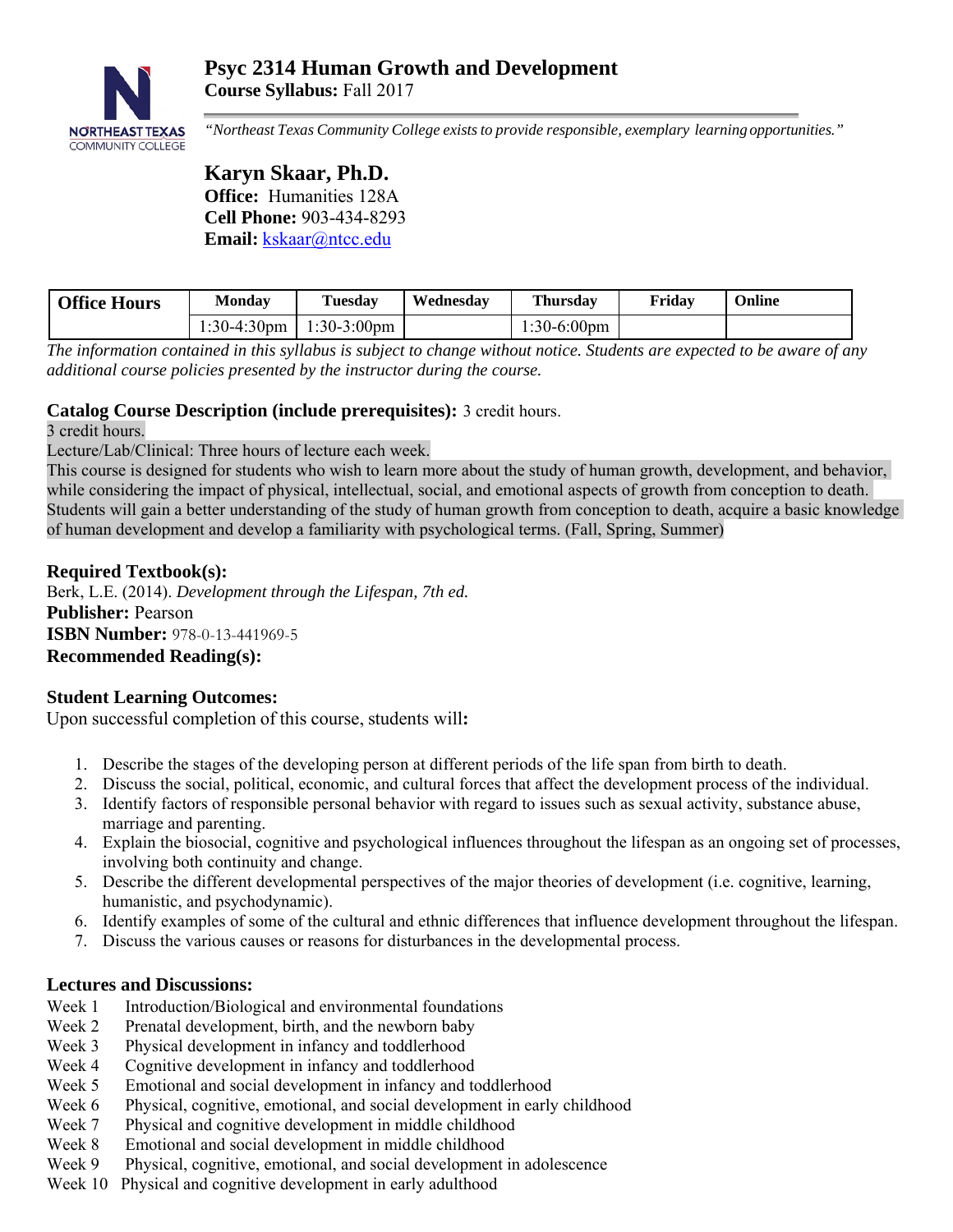- Week 11 Emotional and social development in early adulthood
- Week 12 Physical, cognitive, emotional, and social Development in middle adulthood
- Week 13 Physical and cognitive development in late adulthood
- Week 14 Emotional and social development in late adulthood
- Week 15 Death, Dying, and Bereavement
- Week 16 Final examination

#### **Course Goal:**

The primary goal of this introduction to the study of human growth and development is to emphasize that development is lifelong, multidimensional, multidirectional, plastic and impacted by context. The course will introduce a diverse array of theories in the field and the strengths and weaknesses of each.

This class will emphasize development of critical thinking skills and prepare the students to write professionally.

### **Course Expectations:**

To complete this course successfully, you should do the following:

- Read all of the textbook assignments.
- Complete the Learning Objectives for each chapter.
- Participate in the course activities.
- Complete exams and quizzes.
- Prepare and submit all writing assignments.
- Complete the self-improvement requirements.

### **Evaluation/Grading Policy:**

**Grades** 

Grades will be computed as follows:

| $=$ 300 points |
|----------------|
| $= 400$ points |
| $= 100$ points |
| $= 50$ points  |
| $= 90$ points  |
| $= 100$ points |
|                |

| Points           | Grade |
|------------------|-------|
| 936-1040         | $= A$ |
| 832-935          | $=$ B |
| 728-831          | $= C$ |
| 624-727          | $= D$ |
| <b>BELOW 623</b> | $=$ F |
|                  |       |

#### **Tests/Exams:**

There will be 2 quizzes and 4 exams over the textbook: All quizzes and exams will be in a multiple-choice format with possibly one essay question on each. **If you should miss an exam or quiz, there will be no make-up.** The first quiz will cover chapters 1 and 2 and will be worth 50 points. The second quiz will cover chapter 19 and will be worth 50 points. The regular exams and final exam will each count 100 points. The final exam will be comprehensive and may be taken to replace the score on one previous exam. Dates listed on calendar.

**There will be two SLO quizzes**. Both quizzes will have 30 multiple choice items and be worth 30 points each. The first quiz will cover chapter 2 (Scientific methods). The second quiz will be comprehensive and cover the entire course. Dates listed on class calendar.

#### **Assignments:**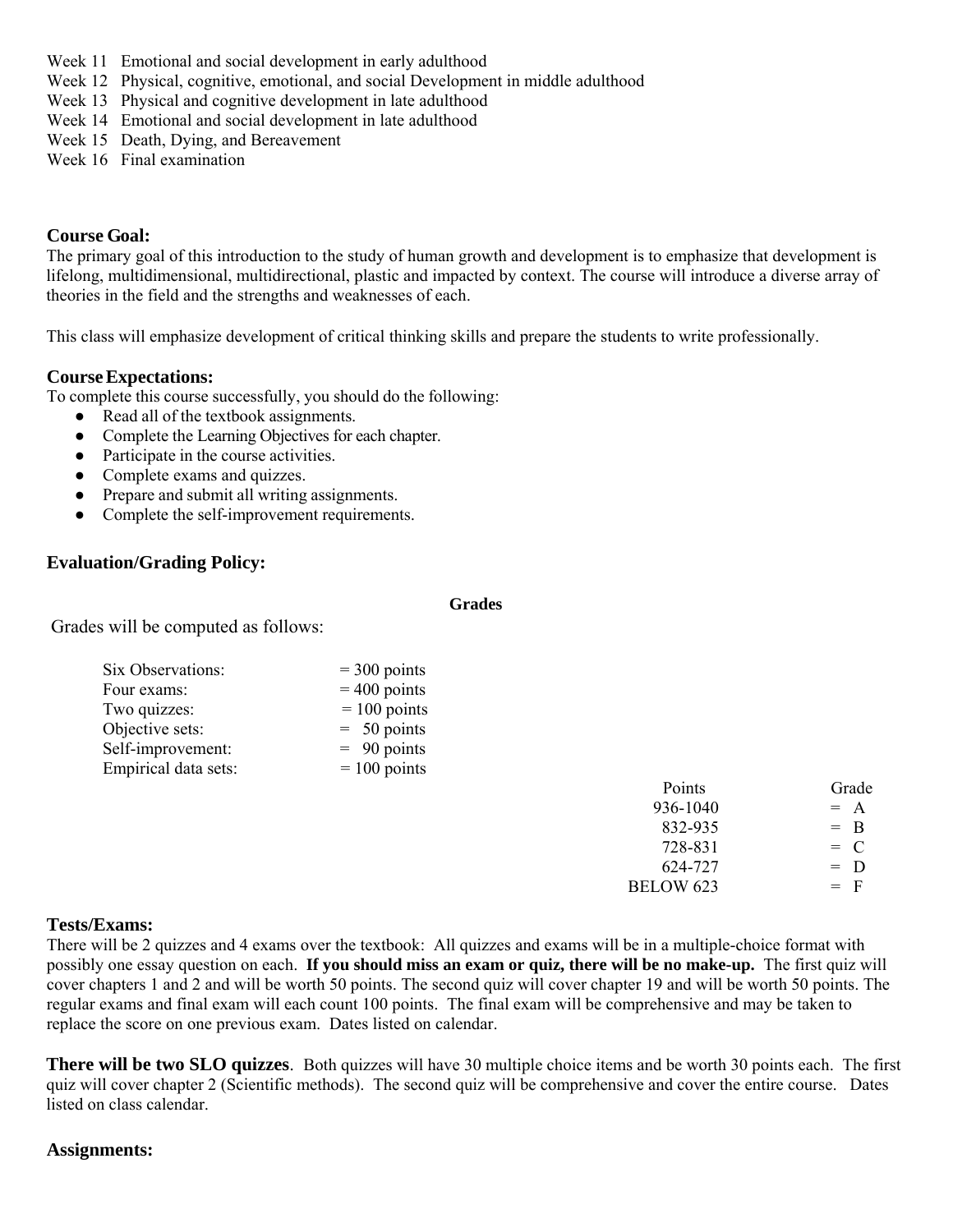You will be expected to bring the answers to the learning objectives in written form for each chapter on the day we cover that chapter. These **learning objective sets** will be your homework/participation grade and can be found in blackboard. Each of these objective sets could be worth 5 points at the instructor's prerogative for a total of 50 points.

There will be **self-improvement** grades: Syllabus quiz worth 10 points, APA Quiz worth 16 points, Office visit to review first Quiz worth 5 points, Office visit to review each of the 4 exams worth 5 points (20 pts total), office visit to review first and second Observation Papers worth 5 points each (10 points total) (all reviews should be completed within 1 week of grade being posted on Blackboard), and a comprehensive SLO quiz worth 30 points.

# **Writing Assignments:**

There will be 4 **empirical data sets** that as a class you will generate by answering survey questions. Individually you will be responsible for analyzing, graphically depicting and discussing the importance of the data as it impacts development. Each empirical data set will be worth 25 points. These papers should be typed, double spaced, written in 3<sup>rd</sup> person, in complete sentences and cited correctly. You may hand draw the graphs. **Late papers will lose 20 percentage points and will not be accepted later than 1 week after the due date.** Due dates listed on calendar. **Always put your section on every paper submitted.** 

There will be 6 **Observations paper**s each will be worth 50 points. One observation paper from 6 of the 7 major age periods: infancy and toddlerhood (ch. 4, 5 & 6), early childhood (ch. 7 & 8), middle childhood (ch. 9 & 10), adolescence (ch. 11 & 12), early adulthood (ch. 13 & 14), middle adulthood (ch. 15 & 16) and late adulthood (ch. 17 & 18). If you write all 7 papers, I will only count the 6 highest scores toward your total points. These papers should be typed, double spaced, written in 3rd person, in complete sentences and cited correctly. **Late papers will lose 20 percentage points and will not be accepted later than 1 week after the due date.** Due dates listed on calendar. **Always put your section on every paper submitted.**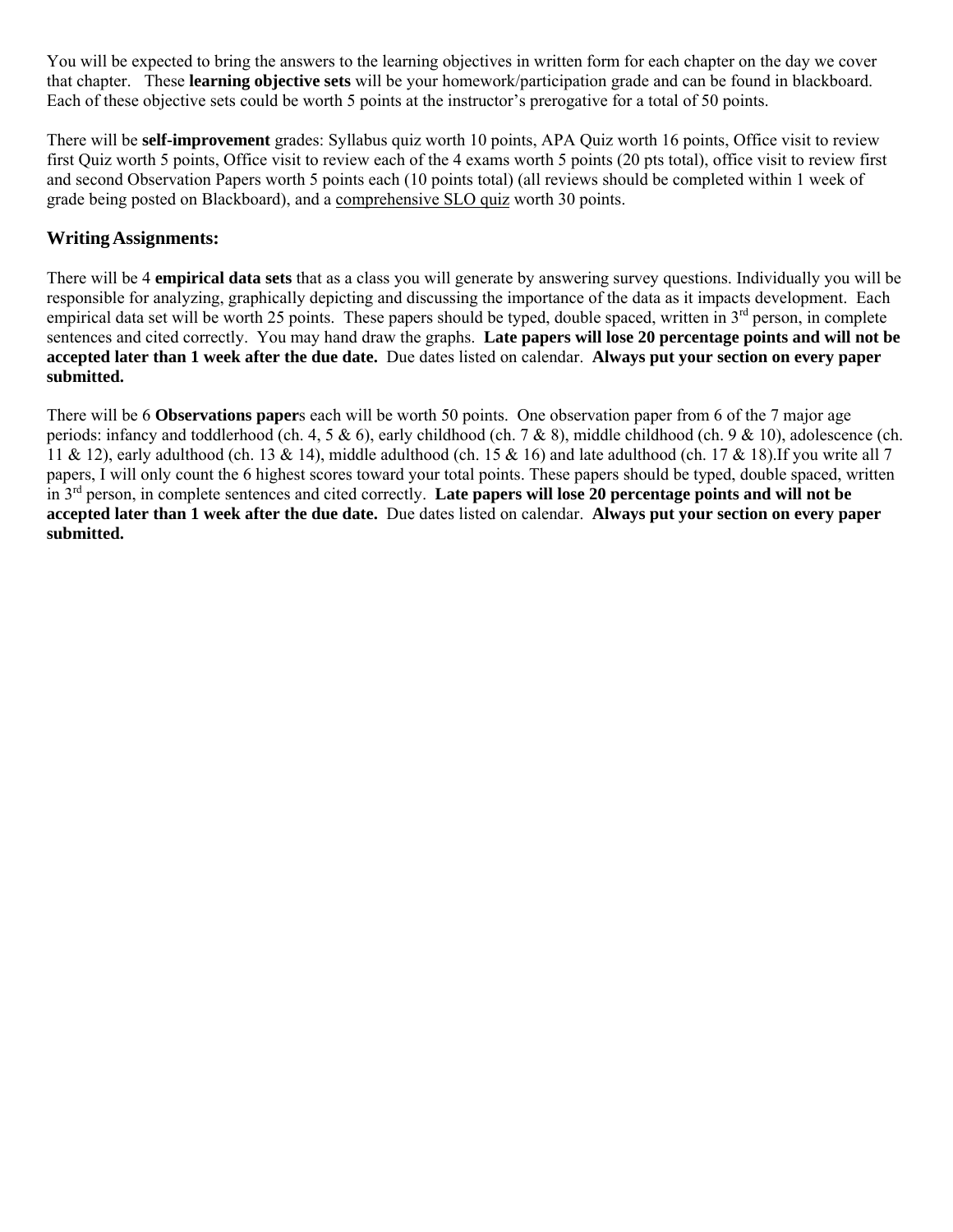## **Other Course Requirements:**

## **Attendance/Participation Policy**

**Class attendance is required**. If you miss a class, you will be responsible for information covered/discussed that day. The instructor will not repeat the lecture. Most classes will include exercises and activities designed to increase your understanding of the material.

**You should also check your NTCC email account daily. This email account will be the official form of communication for this course.** Your email address is your first initial + your last name + the last three digits of your SSN. If you do not have a social security number, use the last three digits of your birth year. Your password is your birthday in the form of mmddyyyy (Ex: May 8, 1992 would be 05081992). Once you are logged in to the MyEagle portal, you can access your email by clicking on the Gmail icon. A good suggestion is to set up your email on your phone so that you will not miss important messages about the course.

### **Late Work Policy:**

Students are to submit assignments on or before the stated due date/time. Late assignments will only be accepted at the instructor's discretion and will not receive full credit. Emergency situations will be handled on an individual basis.

### **Plagiarism:**

In any written paper, you are guilty of the academic offense known as plagiarism if you half-copy or copy another author's sentences or words. Usually this results in an automatic grade of "F" for the course. You cannot mix the author's words with your own or "plug" your synonyms into the author's sentence structure. To prevent unintentional borrowing, resist the temptation to look at the source as you write. **If you use another person's words, phrases, sentences, even if you are paraphrasing, you must cite the source**

### **Student Responsibilities/Expectations:**

#### **Computer Requirements:**

You must have access to a computer to take this course. Your computer needs to have Windows XP SP3 or later or MAC OS X10.3 or higher. You will need Office 2003 or higher, and you will need broadband internet access. You can check your operating system by right clicking on the My Computer icon on the home screen. You can check your word processing program by going to Start and clicking on All Programs. You will find your Office program there. If you do not have a personal computer, computers are available for your use in the Learning Commons building.

#### **Withdrawal Policy/Date:**

It is your responsibility to drop a course or withdraw from the college. If you stop attending the course without withdrawing, you will still receive a grade, whether passing or failing.

#### **Diversity:**

The course content and the course environment are dedicated to an understanding of and acceptance of all people. Disparaging remarks in relation to others' ethnic or racial background, sex, sexual orientation, age, disability, socioeconomic background, et cetera, will not be tolerated.

## **Other Course Policies:**